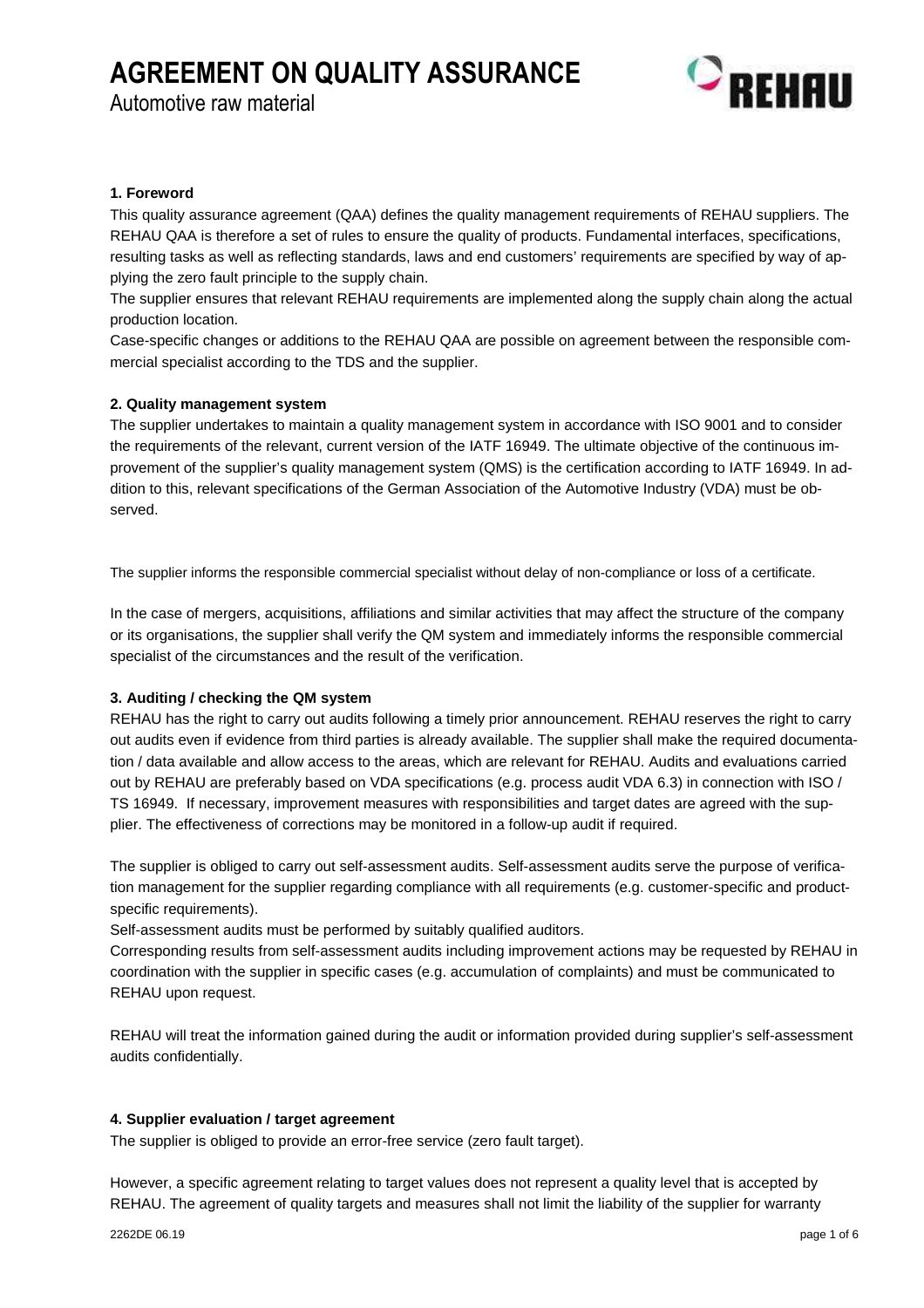Automotive raw material



claims and claims for damages due to defective deliveries. Defective deliveries / services will not be accepted and will be charged to the supplier.

The ongoing delivery performance forms part of the supplier evaluation process. When placing and extending orders, suppliers that are assessed as efficient under the supplier evaluation process will be given preference.

If quality targets have been agreed (ppm targets for instance), then escalation shall ensue in case that targets are not met. In this case the supplier is obligated to agree on and implement an action plan setting out corrective measures for stabilizing the supply and for sustainable improvement of performance.

#### **5. Sustainability, environment and safety**

The supplier ensures compliance with the latest version of all relevant, pertinent official / legal stipulations of the production country as well as import and destination countries relating to industrial safety and environmental protection for the production and handling of the commissioned products. This applies to required products, machinery, equipment, workplaces and warehouse organisation as well as transport services.

It must also be ensured that natural resources are dealt with responsibility. Health-promoting measures at the workplaces must also be supported.

#### **6. Outsourcing to third parties / sub-contractor management**

If services are outsourced to third parties, the supplier is obliged to delegate the stipulations made here with respect to quality assurance in an appropriate form to the sub-contractor and to verifiably satisfy himself that the stipulations are complied with. This includes providing the responsible commercial specialist with a supplier list, transferring customer-specific requirements (incl. end customers), continuous traceability of data and documents as well as additional specifications required according to the supplier's opinion.

Where necessary, the supplier shall allow viewing test records provided by sub-contractors and carry out audits at sub-contractors following a timely, prior agreement with the supplier.

If the supplier intends to change sub-contractors, he must notify the responsible commercial specialist of this in an early stage (at least 9 months in advantage) in order to agree the required assessment and release processes.

#### **7. Development**

In the case of product and / or process developments, the supplier applies established methods on his own responsibility (amongst other things, defined project management, milestone plans, advance quality planning for prototypes / pre-series / series, corresponding monitoring mechanisms). The responsible technical specialist according to the TDS must be kept informed of the relevant development progress. REHAU reserves the right to check / accept the development service also on site at the supplier.

Serial delivery may only commence once written approval has been granted by REHAU (see sampling).

#### **8. Extensive, advance quality planning**

The supplier is obliged to carry out advanced quality planning under consideration of suitable methods (e.g. APQP, VDA securing the maturity level). The advanced product quality planning needs to start at the earliest date.

The supplier ensures that all product requirements are fulfilled and the quality targets are met by acting on his own responsibility and using relevant risk analyses (e.g. FMEA) during all project phases. A process for handling the findings gained, e.g. from recall campaigns, audits, field warranty claims, complaints etc. must be implemented in the sense of "lessons learned".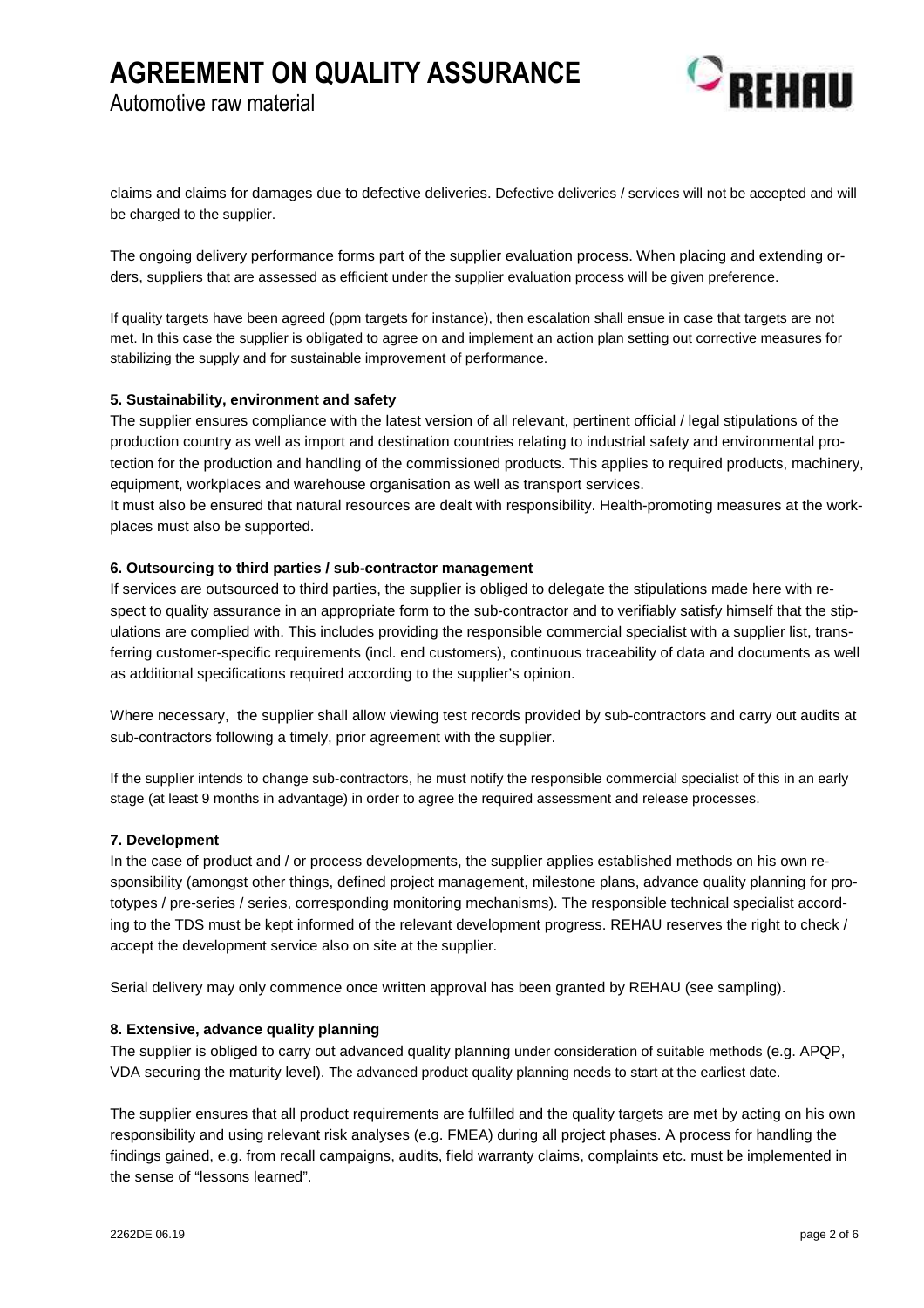

Automotive raw material

The supplier must plan and specify the test scopes (characteristics, number of random samples, capability limit values etc.) on his own responsibility by taking into account statistical methods for quality assurance. In isolated cases (e.g. for risk-classified products according to the TDS), REHAU may specify test scopes (e.g. in the TDS). The inspections specified by means of the advance quality planning at the supplier and carried out during series productions must be suitable to verify the conformity of products with the specifications at any time.

If no special characteristics requiring statistical process control and corresponding capability limit values (e.g.in the drawing, TDS), the supplier is responsible for specifying and evaluating special product characteristics and process parameters essential for the intended application.

The required and continuous identification of special characteristics in relevant documents (e.g. drawings, technical documentation, FMEA) is the responsibility of the supplier.

Proof of machine or process capability must be provided for special characteristics. If it is not possible to prove a special characteristic via process capability indicators, evidence must be provided via secondary characteristics or a 100% inspection must be conducted.

Production processes must include methods to avoid errors (e.g. functional check of equipment, error simulation).

Upon request, the supplier shall submit the verifying documentation / data for advance quality planning (e.g.production control plans for prototypes / pre-series / series, capability analyses).

## **9. IMDS**

In the event of products intended for EU members, the supplier shall confirm the compliance with all relevant EU directives associated with the material composition (e.g. REACH).

All data relating to the composition of products supplied must be registered in the IMDS (www.mdsystem.com) under REHAU AG +Co, company ID 210 or must be made accessible to REHAU by means of publication in IMDS. The objective is an IMDS entry accepted by REHAU at the latest 4 weeks prior to the coordinated sampling date. Any national stipulations applying in addition to the EU directives must be observed by the supplier and specifications regarding the required exchange of data must be agreed with REHAU on a case-by-case basis.

## **10. Packaging / identification**

Unless explicitly specified (e.g. drawing, TDS), the supplier is responsible for proposing and presenting containers / packaging and the corresponding identification on his own responsibility with a view to ensuring delivery, processing and traceability to the required quality standards. The product and container packaging as well as identification is coordinated and approved during the advance quality planning and sampling.

If, in the opinion of the supplier, additional information are required to trace / limit any potentially defective production and delivery batches, the supplier seeks clarification with REHAU.

Any changes the suppliers intends to carry out to the agreed specifications for packaging and identification require consultation with and approval by REHAU at an early stage (also see sampling).

#### **11. Sampling / PPAP**

The formal sampling process serves the purpose of technical verification of levels of readiness and as proof of suitability for bought-in products.

Prior to commencing serial deliveries, initial samples, based on the product and process specifications, must be submitted to the responsible technical specialist.

Sampling is based on the specifications of VDA 2 or PPAP procedures. Sampling has to be carried out in German and English.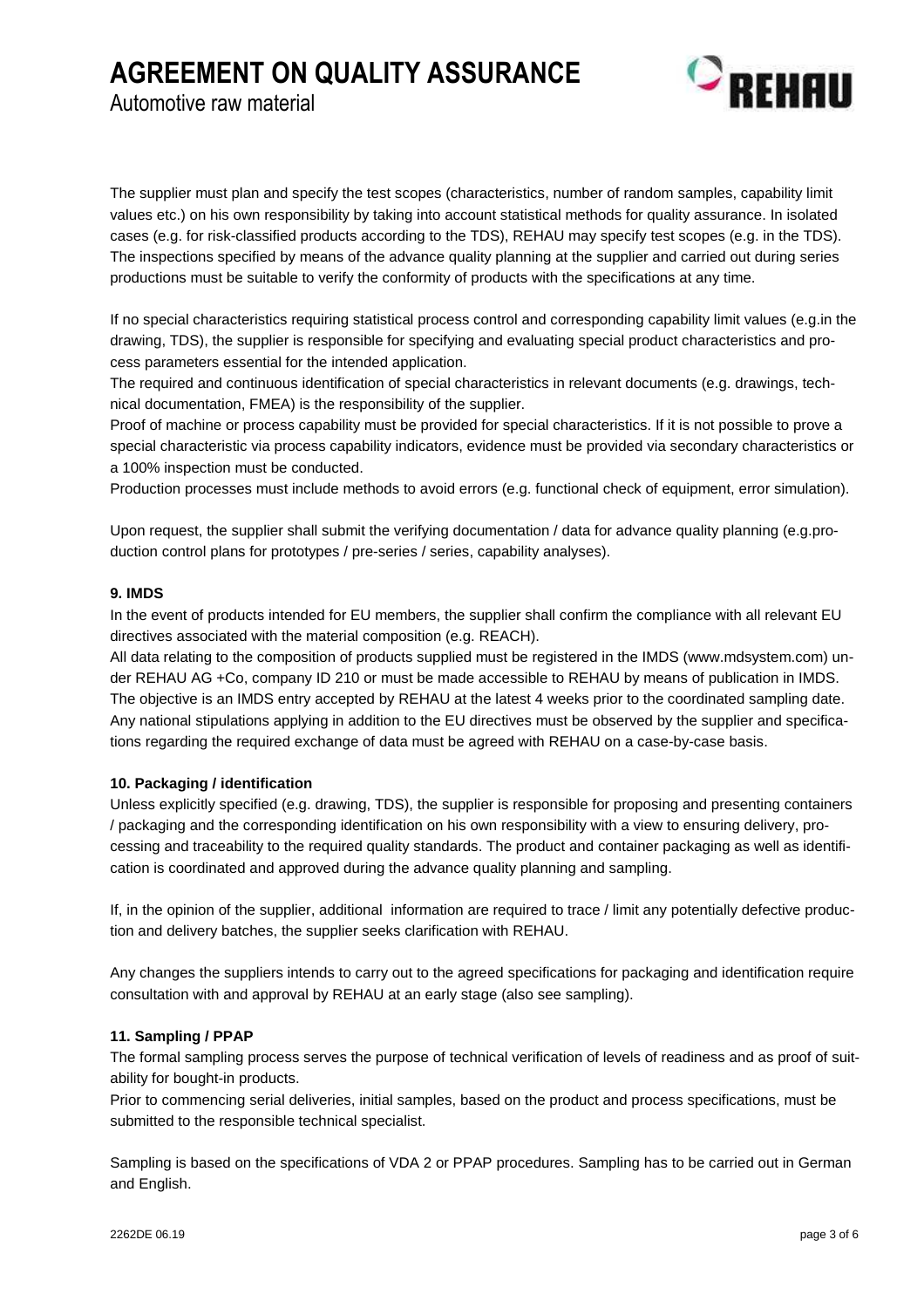Automotive raw material



Details / conditions for the initial sampling (e.g. submission level / number of samples / forms to be used / file formats) are specified in the TDS with the supplier.

The supplier must assess the effects of the changes prior to implementation (e.g. measures for validation, complying with customer requests).

If a change of the technical standards / specification results in a development change to the product/process, a statement regarding the implementation of the change in form of a feasibility study must be issued within 10 working days of receipt of the notification.

Any type of change to the components, manufacturing process or location that may affect the agreed specification or product quality must be communicated with a sampling process. The performance and scope of sampling must be agreed with the responsible technical specialist at an early stage.

If the supplier intends or foresees that products supplied will no longer be available, it must be communicated to the responsible commercial specialist at least 9 months in advance in order to agree required measures (e.g. sampling of alternative products).

If defective PPAPs by the supplier result in additional expenditure for REHAU arising from a direct connection with sampling (e.g. rejection of OEM / customer samples due to incorrect supplier sampling), these additional costs can be charged to the supplier after having informed the supplier of this and given him the opportunity to issue a statement.

#### **12. Securing the quality performance during the series production**

The supplier is obliged to record the quality inspections required for the implementation of and compliance with the agreed specification in relevant specifications and to verifiably ensure it by means of suitable documentation / data control (e.g. production control plan, inspection sheets).

Production must be monitored during the process. The supplier verifiably ensures the reliability of the production processes across the entire production period by means of suitable process control or monitoring in the event of processes, which are unstable. A 100% inspection of the special characteristics must be carried out if the requested capabilities are not reached.

The supplier shall provide verifying documents / data and documentation of the quality during the series production (e.g. production control plans, capability analyses) upon request on a case-by case-basis.

The product quality must be certified upon request. Requested characteristics, required level of proof and type of provision (e.g. enclosing the certificates / inspection documents with every batch / delivery) will be agreed in the TDS.

If the supplier discovers any quality non-conformities or suspects this in already supplied products, the responsible technical specialist must be informed immediately and the further course of action is to be coordinated in order to minimise potential consequential damage.

If, in the case of a product defect, a risk to life and limb cannot be ruled out due to the use of the material, the supplier must prevent defective deliveries by any means.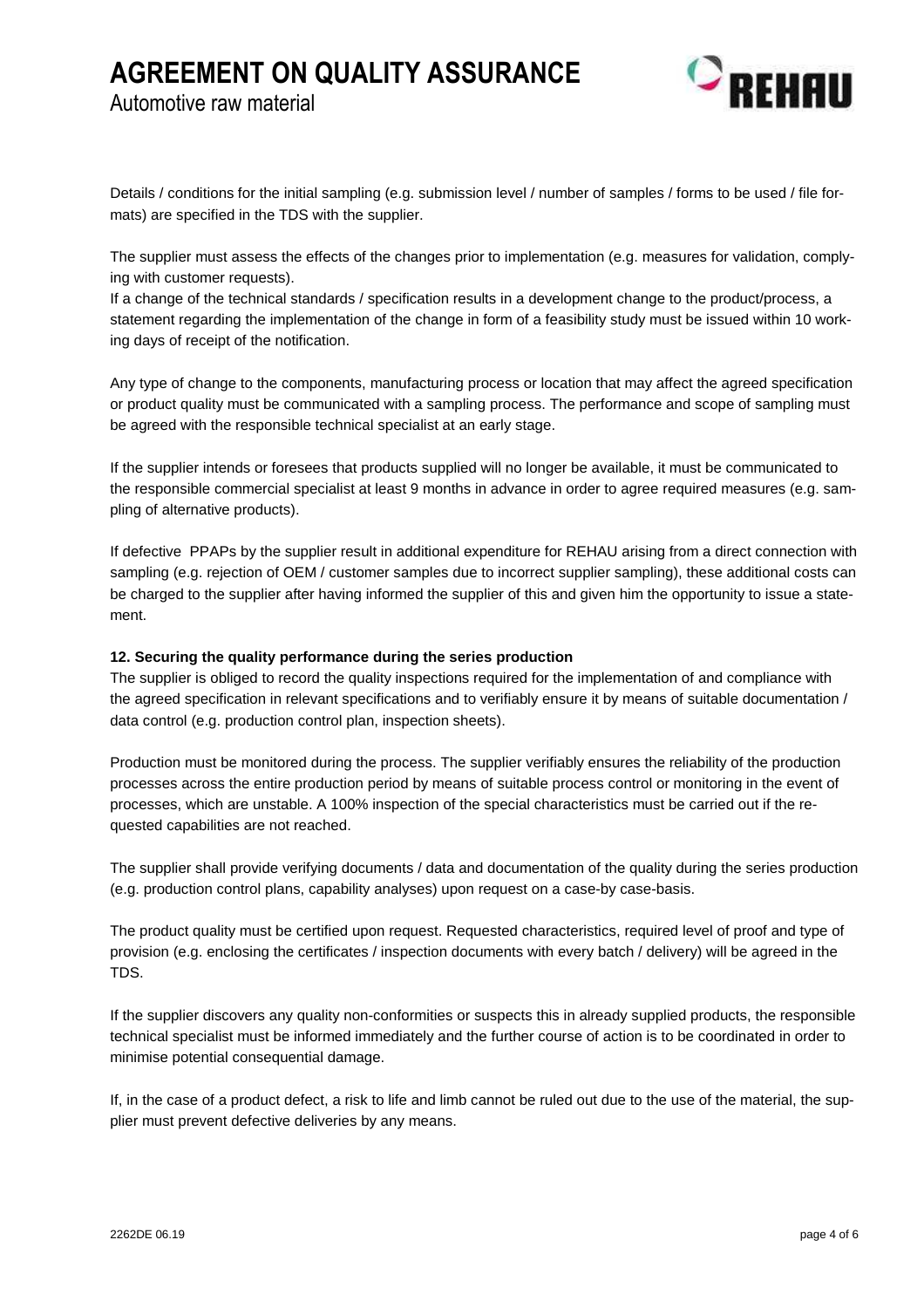Automotive raw material



## **13. Requalification**

The supplier undertakes to undergo a requalification inspection (full dimensional and functional check based on corresponding stipulations / specification) of the commissioned products in regular intervals i.e. annually, if not specified otherwise in the TDS.

The supplier will communicate the result of the requalification inspection upon request.

Batch-related test results can be used for the requalification.

## **14. Traceability, documentation and archiving**

The supplier ensures an appropriate traceability and archiving of the relevant documentation (specified documents and records relevant for the quality) on his own responsibility. The general archiving period is a minimum of 15 years.

The archiving period for products with a risk classification (according to the TDS) is 15 years after the last order.

Upon request, the supplier grants inspection of the relevant documentation.

## **15. Goods inward inspections at REHAU**

The supplier is responsible for supplying an error-free delivery performance. REHAU shall therefore endeavour to minimise the work involved for incoming goods. If not otherwise agreed, goods inward inspections at REHAU merely serve as identification and quantity checks as well as identifying transport or packaging damage visible from the outside. There are no further inspection obligations on the part of REHAU.

The results from the goods inward inspection and delivery service (e.g. analysis of statistical data) are incorporated into the supplier evaluation process (see above).

#### **16. Complaints**

In case of a complaint about products delivered / services provided, the supplier shall provide REHAU with an initial written response including immediate actions for handling the complaint without delay, at the latest within 1 working day following the notification by REHAU. The supplier shall provide REHAU with a written interim report including short-term actions for handling the complaint at the latest after three working days in the form of an 8D report.

Unless agreed otherwise in particular cases, the supplier provides a supplemental / final 8D report to REHAU latest two weeks following receipt of the complaint.

REHAU reserves the right to put urgent measures in place (e.g. sorting or returning goods subject to the complaint) in the event that the supplier does not meet the deadlines for issuing a written statement without the explicit agreement of the supplier in order to minimise potential consequential losses (e.g. line stoppage / loss of production at the OEM).

The supplier applies suitable methods (e.g.5-why method, Ishikawa diagram) as part of the cause analysis. The supplier assesses the effectiveness of the corrections put in place in order to avoid repeat complaints and reports the formal completion of the 8D processing to REHAU. Measures put in place as a result of complaints must be transferred, if required preventatively, to additional production lines and / or products in use for REHAU. In isolated cases, REHAU reserves the right to verify the effectiveness of the communicated corrective measures on site at the supplier.